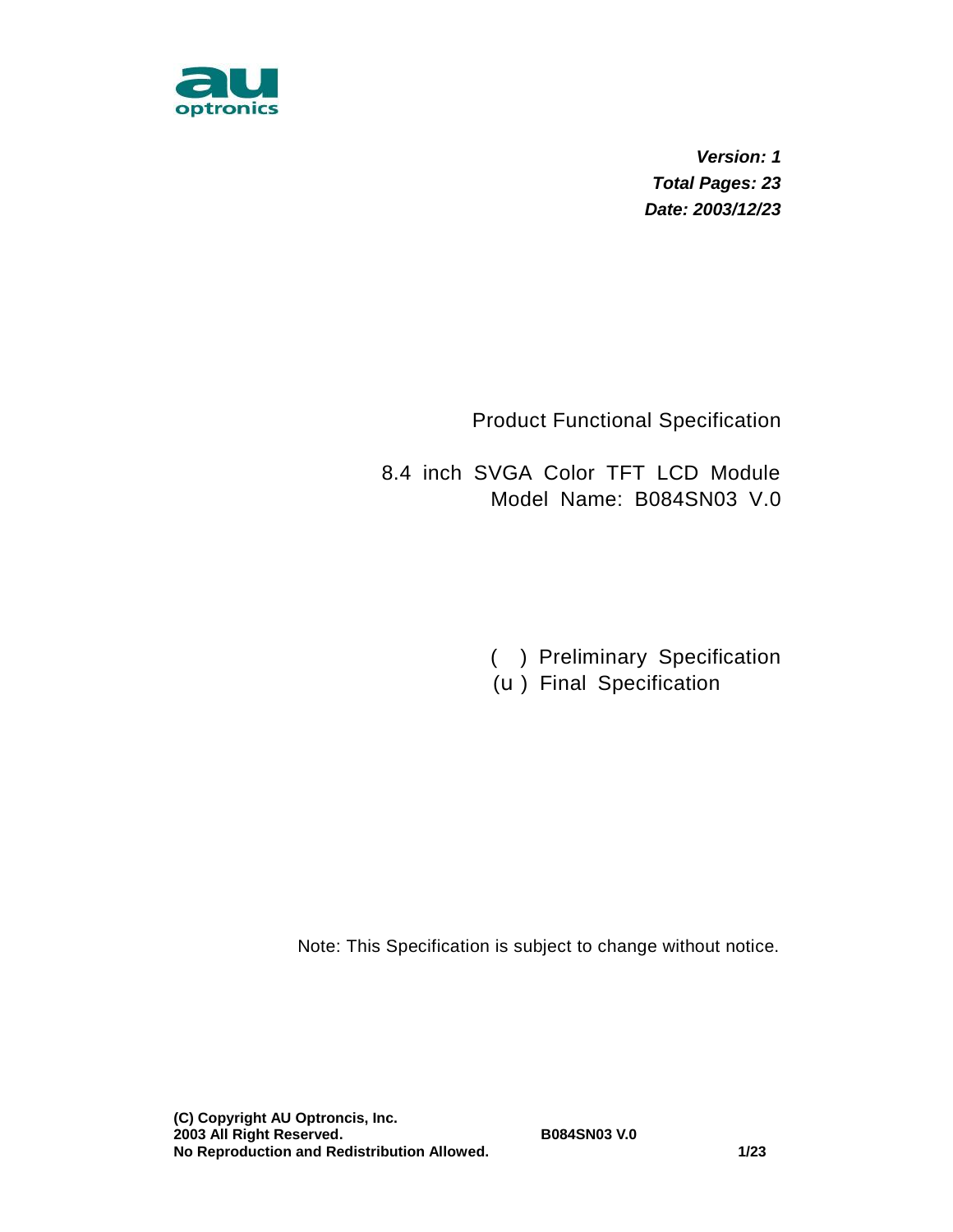

## **I. Contents**

| 1.0  |     |                                          |  |  |  |  |  |  |  |  |
|------|-----|------------------------------------------|--|--|--|--|--|--|--|--|
| 2.0  |     |                                          |  |  |  |  |  |  |  |  |
|      | 2.1 | <b>Display Characteristics</b>           |  |  |  |  |  |  |  |  |
|      | 2.2 | <b>Functional Block Diagram</b>          |  |  |  |  |  |  |  |  |
| 3.0  |     |                                          |  |  |  |  |  |  |  |  |
| 4.0  |     |                                          |  |  |  |  |  |  |  |  |
| 5.0  |     |                                          |  |  |  |  |  |  |  |  |
|      | 5.1 | Connectors                               |  |  |  |  |  |  |  |  |
|      | 5.2 | Signal Pin                               |  |  |  |  |  |  |  |  |
|      | 5.3 | <b>Signal Description</b>                |  |  |  |  |  |  |  |  |
|      | 5.4 | <b>Signal Electrical Characteristics</b> |  |  |  |  |  |  |  |  |
|      | 5.5 | Signal for Lamp Connector                |  |  |  |  |  |  |  |  |
| 6.0  |     |                                          |  |  |  |  |  |  |  |  |
| 7.0  |     |                                          |  |  |  |  |  |  |  |  |
| 8.0  |     |                                          |  |  |  |  |  |  |  |  |
|      | 8.1 | <b>Timing Characteristics</b>            |  |  |  |  |  |  |  |  |
|      | 8.2 | <b>Timing Definition</b>                 |  |  |  |  |  |  |  |  |
|      | 8.3 | <b>Timing Chart</b>                      |  |  |  |  |  |  |  |  |
| 9.0  |     |                                          |  |  |  |  |  |  |  |  |
| 10.0 |     |                                          |  |  |  |  |  |  |  |  |
| 11.0 |     |                                          |  |  |  |  |  |  |  |  |
| 12.0 |     |                                          |  |  |  |  |  |  |  |  |
| 13.0 |     |                                          |  |  |  |  |  |  |  |  |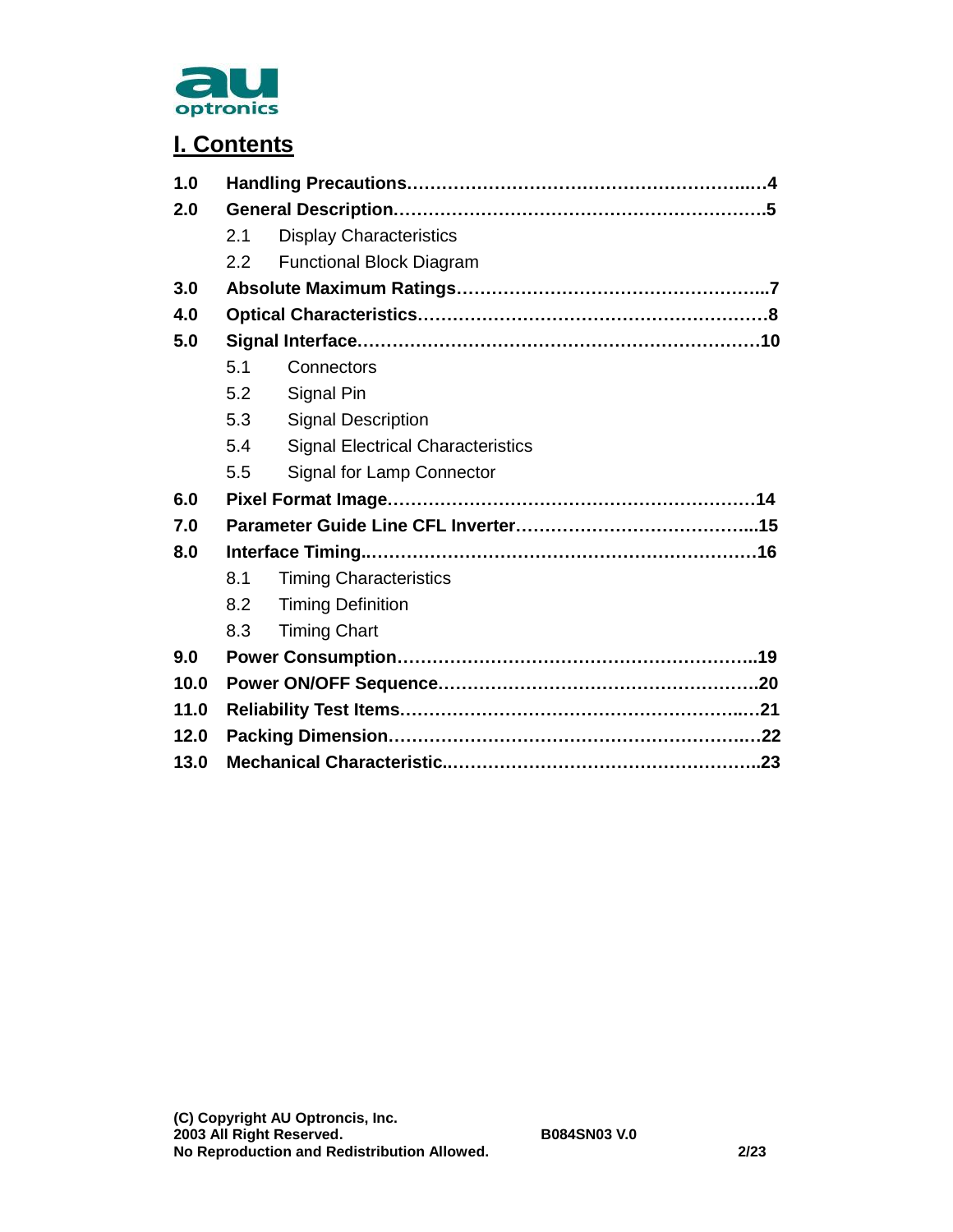

# **II. Record of Revision**

|   | <b>Version and Date</b> | Page | <b>Old Description</b>    | <b>New Description</b>         | Remark |
|---|-------------------------|------|---------------------------|--------------------------------|--------|
| 0 | 2003/06/18              | All  | N/A                       | First draft                    |        |
| 1 | 2003/12/22              | 1    | Model Name: B084SN03      | Model Name: B084SN03 V.0       |        |
| 1 | 2003/12/22              | 5    | Typical White Luminance   | <b>Typical White Luminance</b> |        |
|   |                         |      | $(ICFL=4.6 mA) [cd/m2]$   | $(ICFL=4.6 mA) [cd/m2]$        |        |
|   |                         |      | 200 Typ. (center)         | 220 Typ. (center)              |        |
| 1 | 2003/12/22              | 5    | Weight [Grams]<br>225±10  | Weight [Grams] $215±10$        |        |
| 1 | 2003/12/22              | 8    | Viewing Angle             | Viewing Angle                  |        |
|   |                         |      | Vertical<br>(Upper)<br>40 | (Upper)<br>Vertical<br>60      |        |
|   |                         |      | 60<br>$K = 10$<br>(Lower) | $K = 10$<br>(Lower)<br>40      |        |
| 1 | 2003/12/22              | 15   | Lamp Life Time            | Lamp Life Time                 |        |
|   |                         |      | Typ 10,000 hrs            | Min 10,000 hrs                 |        |
|   |                         |      |                           | Typ 20,000 hrs                 |        |
| 1 | 2003/12/22              | 21   | "UNIPAC" on bazel         | Take out "UNIPAC" wording      |        |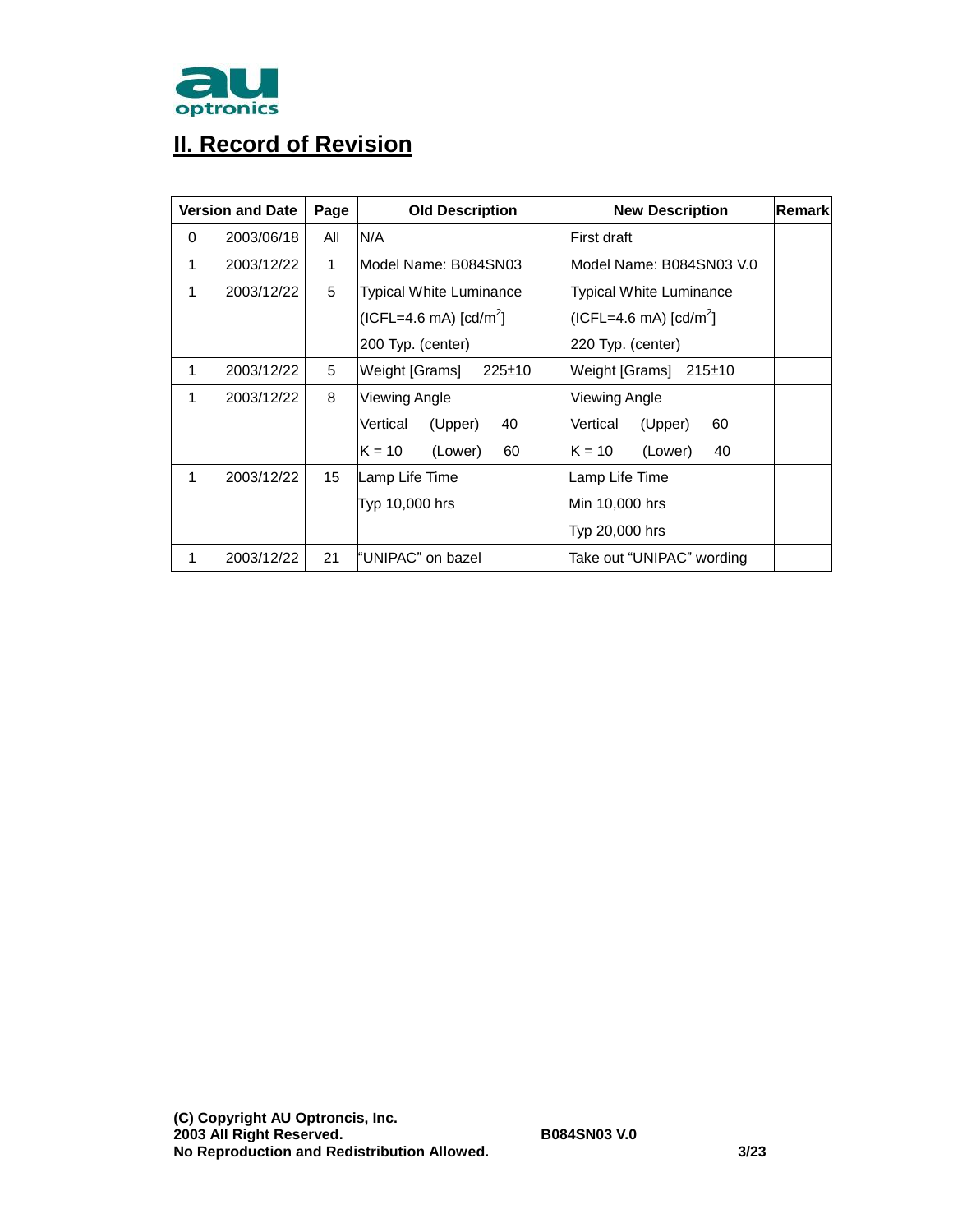

- 1) Since front polarizer is easily damaged, pay attention not to scratch it.
- 2) Be sure to turn off power supply when inserting or disconnection from input connector.
- 3) Wipe off water drop immediately. Long contact with water may cause discoloration or spots.
- 4) When the panel surface is soiled, wipe it with absorbent cotton or other soft cloth.
- 5) Since the panel is made of glass, it may break or crack if dropped or bumped on hard surface.
- 6) Since CMOS LSI is used in this module, take care of static electricity and insure human earth when handling.
- 7) Do not open nor modify the module Assembly.
- 8) Do not press the reflector sheet at the back of the module to any directions.
- 9) In case if a module has to be put back into the packing container slot after once it was taken out from the container, do not press the center of the CCFL Reflector edge. Instead, press at the far ends of the CFL Reflector edge softly. Otherwise the TFT module may be damaged.
- 10) At the insertion or removal of the Signal Interface Connector, be sure not to rotate nor tilt the interface Connector of the TFT module.
- 11) After installation of the TFT module into an enclosure, do not twist nor bend the TFT module even momentary. At designing the enclosure, it should be taken into consideration that no bending/twisting forces are applied to the TFT module from outside. Otherwise the TFT module may be damaged.
- 12) Cold cathode fluorescent lamp in LCD contains a small amount of mercury. Please follow local ordinances or regulations for disposal.
- 13) Small amount of materials having no flammability grade is used in the LCD module should be supplied by power complied with requirements of Limited Power Source, or be applied exemption.
- 14) The LCD module is designed so that the CFL in it is supplied by Limited Current Circuit. Do not connect the CFL in Hazardous Voltage Circuit.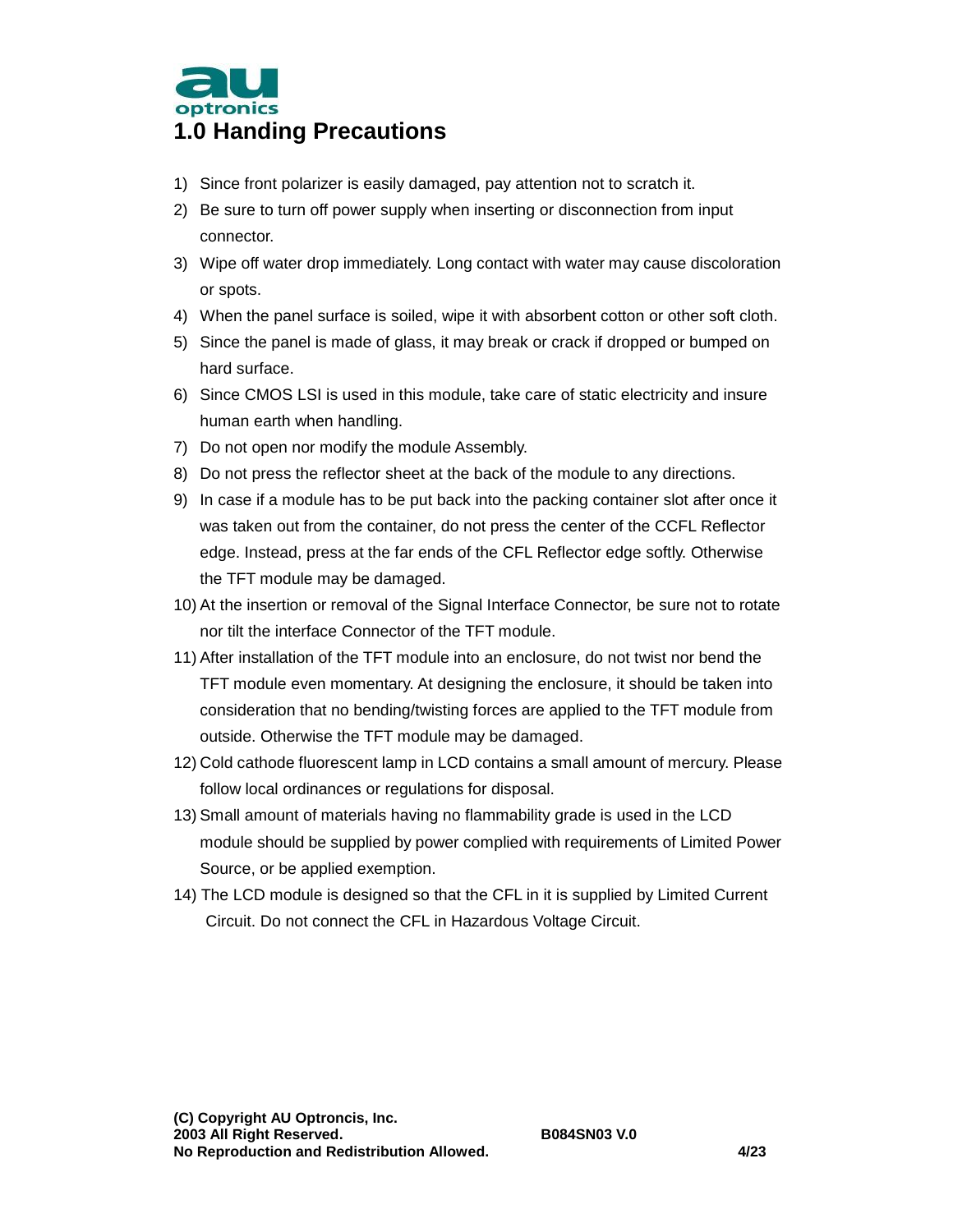

## **2.0 General Description**

This specification applies to the 8.4 inch color TFT LCD module B084SN03 V.0.

This module is designed for General Display.

The screen format is intended to support the SVGA (800(H) x 600(V)) screen and 262k colors (RGB 6-bits data driver).

All input signals are LVDS interface compatible.

The module does not contain an inverter card for backlight.

#### 2.1 Display Characteristics

The following items are characteristics summary on the table under 25℃ condition:

| <b>Items</b>                          | <b>Unit</b>            | <b>Specifications</b>                 |
|---------------------------------------|------------------------|---------------------------------------|
| Screen Diagonal                       | [mm]                   | 213.4(8.4")                           |
| <b>Active Area</b>                    | [mm]                   | 170.4(H) x 127.8(V)                   |
| Pixel H x V                           |                        | 800(x3) x 600                         |
| <b>Pixel Pitch</b>                    | [mm]                   | $0.213(H) \times 0.213(V)$            |
| <b>Pixel Arrangement</b>              |                        | R.G.B. Vertical Stripe                |
| Display Mode                          |                        | Normally White                        |
| Typical White Luminance (ICFL=4.6 mA) | $\lceil cd/m^2 \rceil$ | 220 Typ. (center)                     |
| <b>Contrast Ratio</b>                 |                        | 350: 1 Typ.                           |
| <b>Optical Rise Time/Fall Time</b>    | [msec]                 | 10/25 Typ.                            |
| Nominal Input Voltage VDD             | [Volt]                 | $+3.3$ Typ.                           |
| <b>Typical Power Consumption</b>      | [Watt]                 | $3.3$ Typ                             |
| (VDD line + VCFL line)                |                        |                                       |
| Weight                                | [Grams]                | $215 \pm 10$                          |
| <b>Physical Size</b>                  | [mm]                   | 203.0(W) x 142.5(H) x 5.7(D)          |
| <b>Electrical Interface</b>           |                        | 1 channel LVDS                        |
| Support Color                         |                        | Native 262K colors (RGB 6-bit driver) |
| <b>Temperature Range</b>              |                        |                                       |
| Operating                             | [°C]                   | 0 to $+50$                            |
| Storage (Shipping)                    | $\sqrt{C}$             | $-20$ to $+60$                        |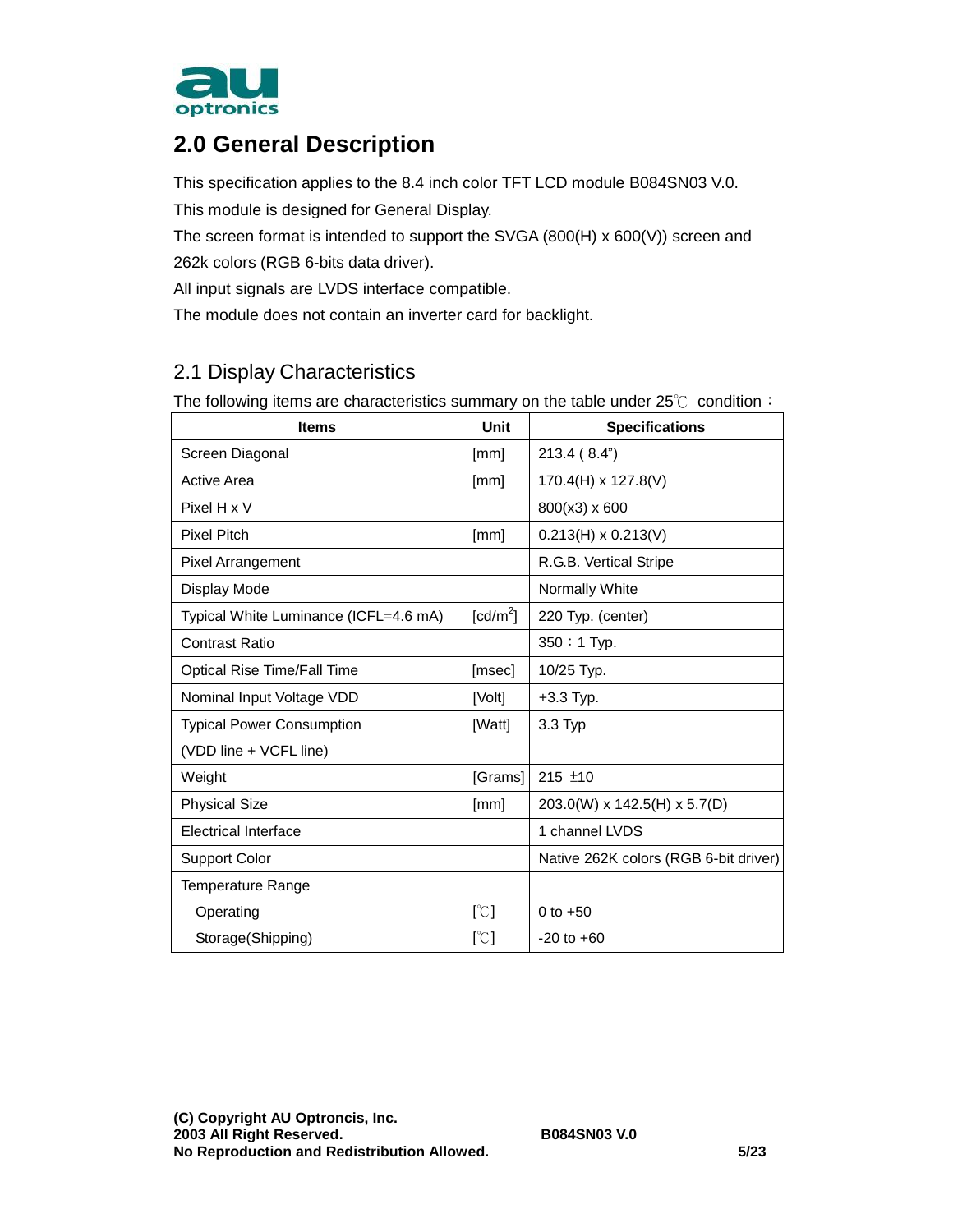

### 2.2 Functional Block Diagram

The following diagram shows the functional block of the 8.4 inches Color TFT LCD Module:

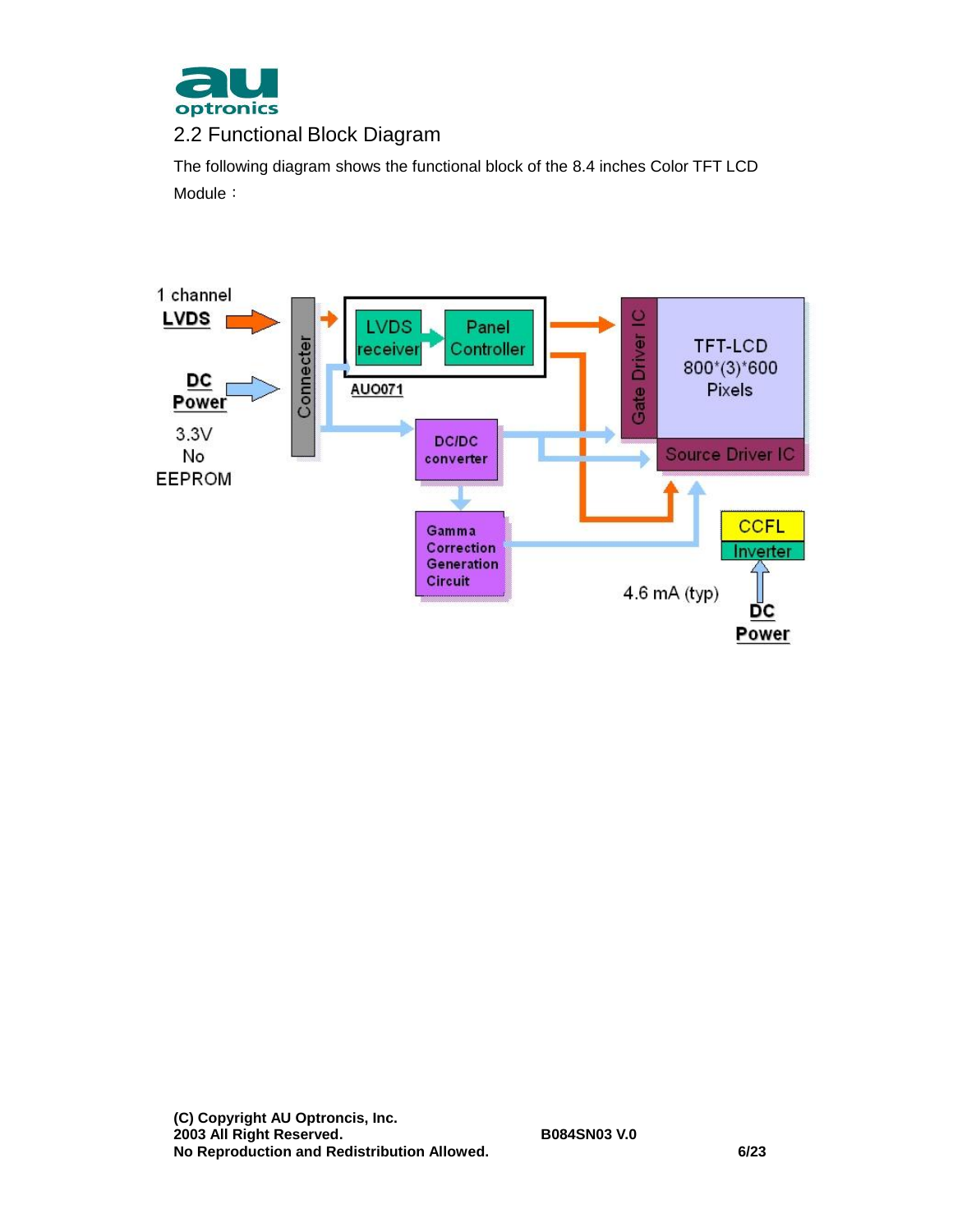

| <b>Item</b>                  | Symbol      | Min      | Max         | Unit                      | <b>Conditions</b> |  |
|------------------------------|-------------|----------|-------------|---------------------------|-------------------|--|
| Logic/LCD Drive Voltage      | VDD         | $-0.3$   | $+4.0$      | [Volt]                    |                   |  |
| Input Voltage of Signal      | Vin         | $-0.3$   | $VDD+0.3$   | [Volt]                    |                   |  |
| <b>CCFL Current</b>          | <b>ICFL</b> | 3        | 6           | $[mA]$ rms                |                   |  |
| <b>CCFL Ignition Voltage</b> | Vs          | 441      | 539         | Vrms                      |                   |  |
| <b>Operating Temperature</b> | <b>TOP</b>  | $\Omega$ | $+50$       | $\lceil \text{C} \rceil$  | Note <sub>1</sub> |  |
| <b>Operating Humidity</b>    | <b>HOP</b>  | 8        | 90          | [%RH]                     | Note1             |  |
| Storage Temperature          | <b>TST</b>  | $-20$    | $+60$       | $\lceil \text{°C} \rceil$ | Note <sub>1</sub> |  |
| Storage Humidity             | <b>HST</b>  | 5        | 90          | [%RH]                     | Note1             |  |
| Vibration                    |             |          | 1.0, 10-500 | [G, Hz]                   | 2hr/axis X, Y, Z  |  |
| Shock                        |             |          | 220, 2      | [G, ms]                   | Half sine wave    |  |

Absolute maximum ratings of the module is as follows:

**Note1**: Maximum Wet-Bulb should be 39℃ and no condensation.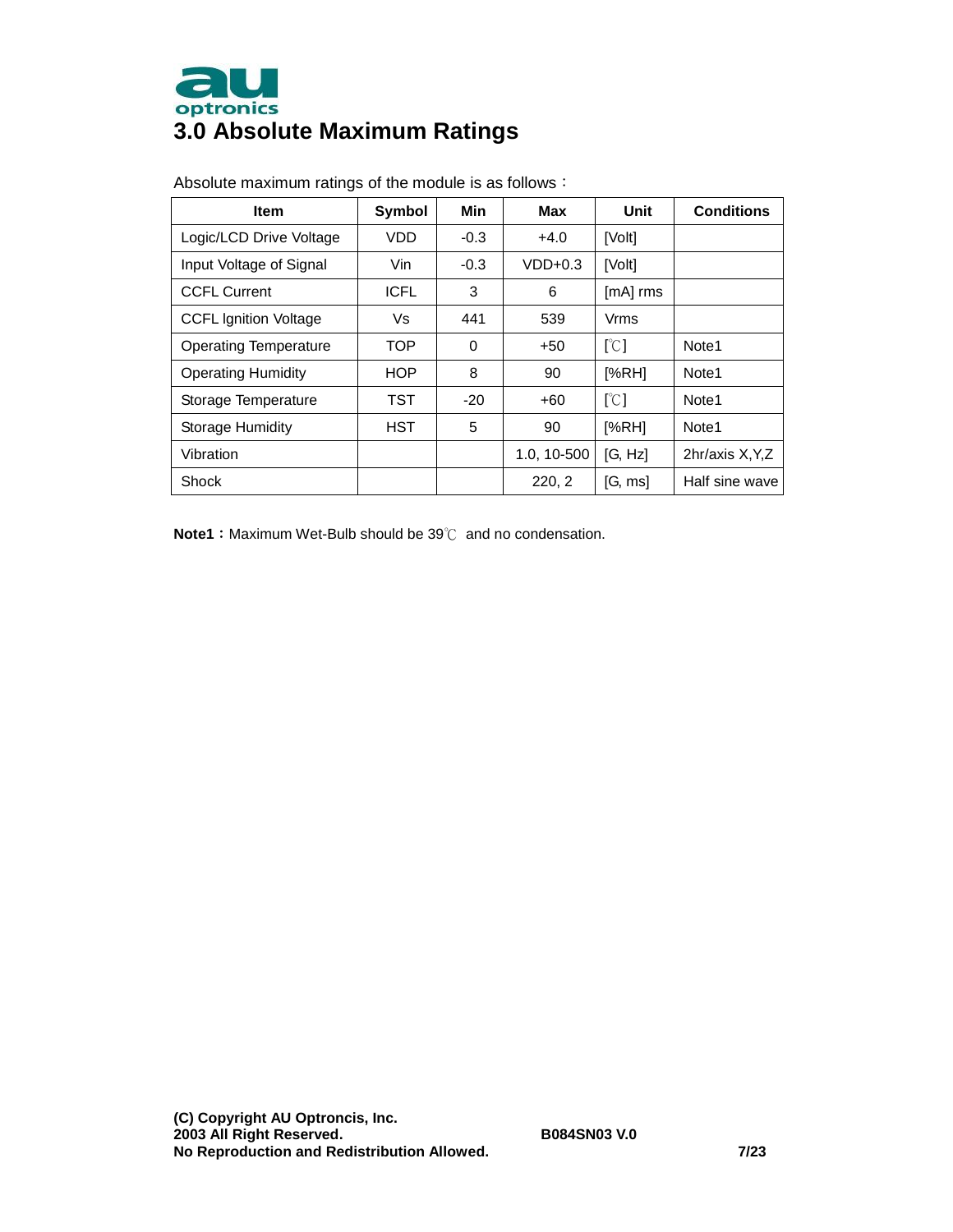

# **4.0 Optical Characteristics**

The optical characteristics are measured under stable conditions as follows under 25℃ condition:

| <b>Item</b>             | <b>Unit</b>            | <b>Conditions</b>    | Min.     | Typ.     | Max.  |
|-------------------------|------------------------|----------------------|----------|----------|-------|
| <b>Viewing Angle</b>    | [degree]               | Horizontal (Right)   |          | 60       |       |
|                         | [degree]               | $K = 10$<br>(Left)   |          | 60       |       |
| K: Contrast ratio       | [degree]               | Vertical<br>(Upper)  |          | 60       |       |
|                         | [degree]               | $K = 10$<br>(Lower)  |          | 40       |       |
| <b>White Uniformity</b> |                        | 9 Points             |          |          | 1.6   |
| Contrast ratio          |                        | $\theta = 0^{\circ}$ | 250      | 350      |       |
| Response Time           | [msec]                 | Rising               |          | 10       | 20    |
| (Room Temp)             | [msec]                 | Falling              |          | 25       | 30    |
| Color                   |                        | Red<br>X             | 0.540    | 0.570    | 0.600 |
| Chromaticity            |                        | Red<br>y             | 0.290    | 0.320    | 0.350 |
| Coordinates(CIE)        |                        | Green<br>X           | 0.290    | 0.320    | 0.350 |
|                         |                        | Green<br>y           | 0.530    | 0.560    | 0.590 |
|                         |                        | <b>Blue</b><br>X     | 0.120    | 0.150    | 0.180 |
|                         |                        | Blue<br>y            | 0.090    | 0.120    | 0.150 |
|                         |                        | White<br>X           | 0.280    | 0.310    | 0.340 |
|                         |                        | White<br>y           | 0.300    | 0.330    | 0.360 |
| White Luminance         | $\lceil cd/m^2 \rceil$ | $\theta = 0^{\circ}$ | 200      | 220      |       |
| (ICFL 4.6 mA)           |                        |                      | (Center) | (Center) |       |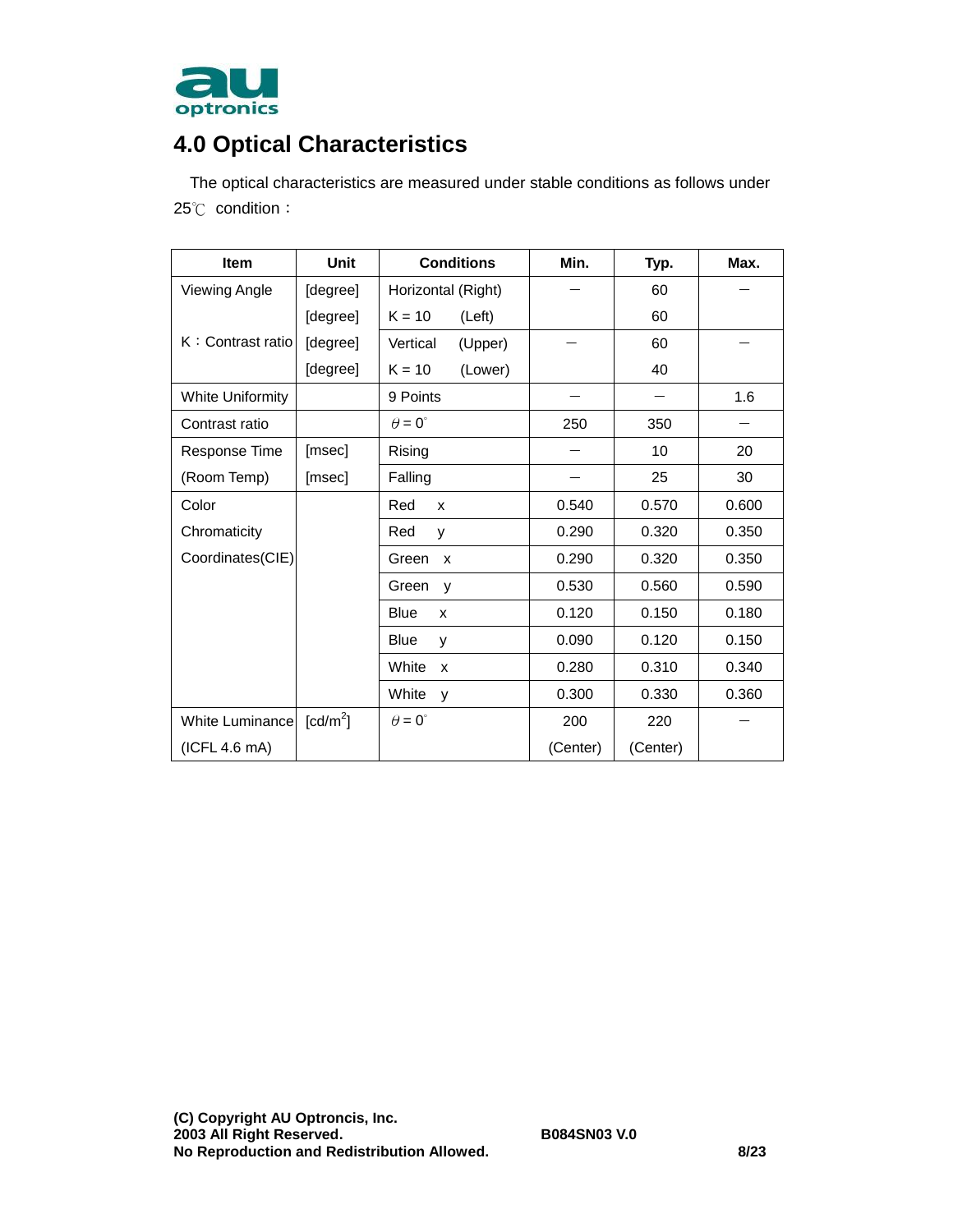

#### **Note 1: Definition of white uniformity:**

White uniformity is calculated with the following formula. Luminance are measured at the following nine points (1~9).

 $\delta$ <sub>W</sub> = Maximum Brightness of nine points Minimum Brightness of nine points

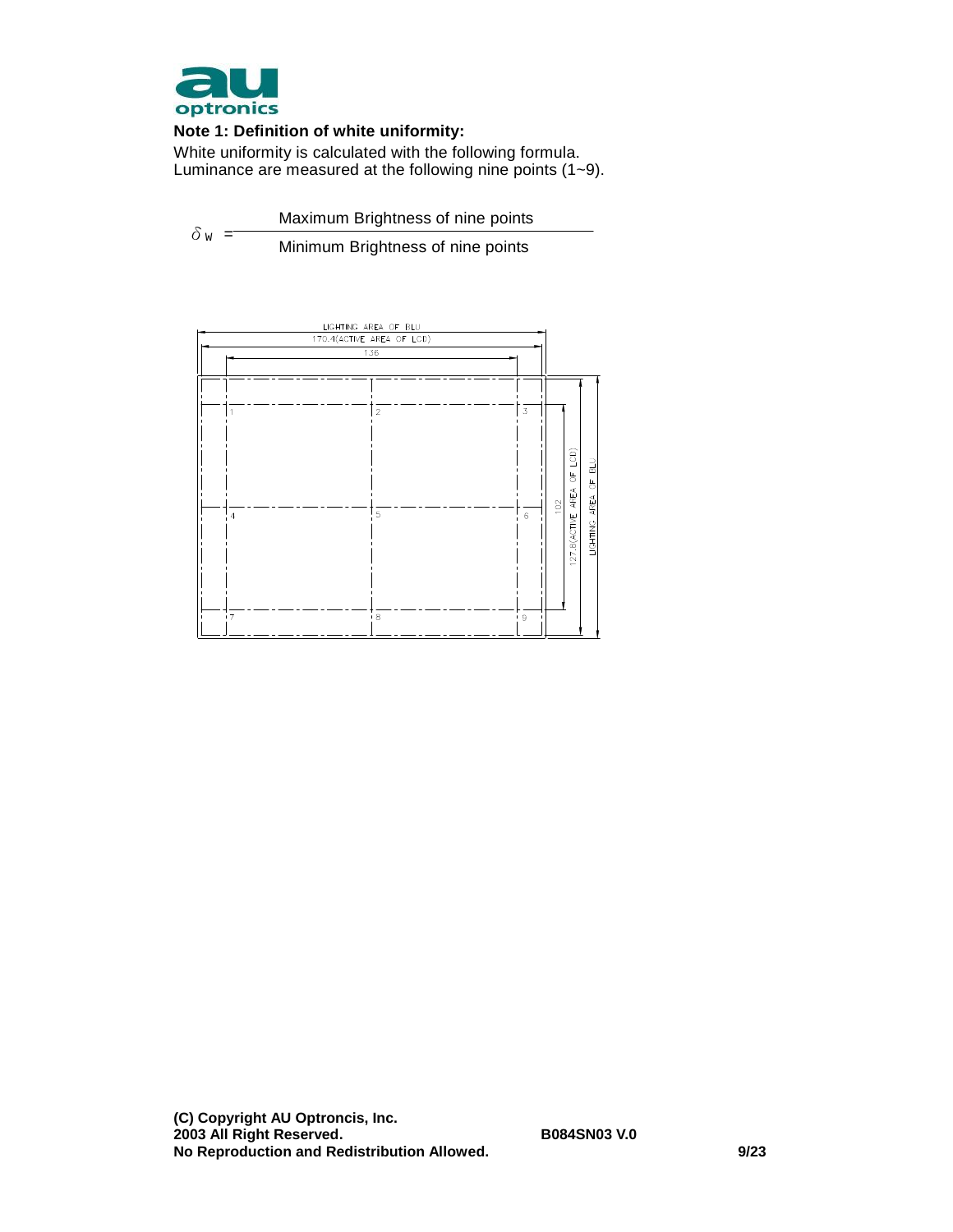

# 5.0 Signal Interface

#### 5.1 Connectors

Physical interface is described as for the connector on module.

These connectors are capable of accommodating the following signals and will be following components.

| <b>Connector Name / Designation</b>   | For Signal Connector          |
|---------------------------------------|-------------------------------|
| <b>Manufacturer</b>                   | <b>HIROSE</b>                 |
| <b>Type / Part Number</b>             | <b>HRS DF 19K-20P-1H</b>      |
| <b>Mating Connector / Part Number</b> | HRS DF19G-20S-1C (WIRE TYPE)) |
| <b>Mating Connector / Part Number</b> | HRS DF19-20S-1F (FPC TYPE)    |

| <b>Connector Name / Designation</b>   | For Lamp Connector |
|---------------------------------------|--------------------|
| <b>Manufacturer</b>                   | JST                |
| <b>Type / Part Number</b>             | <b>BHSR-02VS-1</b> |
| <b>Mating Connector / Part Number</b> | SM02B-BHSS-1-TB    |

### 5.2 Signal Pin

| Pin No.        | <b>Signal Name</b> | Pin No.           | <b>Signal Name</b> |
|----------------|--------------------|-------------------|--------------------|
| 1              | <b>VDD</b>         | 2                 | <b>VDD</b>         |
| 3              | <b>GND</b>         | $\overline{4}$    | <b>GND</b>         |
| 5              | RxINO-             | 6                 | RxIN0+             |
| $\overline{7}$ | <b>GND</b>         | 8                 | RxIN1-             |
| 9              | $RxIN1+$           | 10                | <b>GND</b>         |
| 11             | RxIN2-             | $12 \overline{ }$ | RxIN2+             |
| 13             | <b>GND</b>         | 14                | CKIN-              |
| 15             | CKIN+              | 16                | <b>GND</b>         |
| 17             | <b>NC</b>          | 18                | <b>NC</b>          |
| 19             | <b>GND</b>         | 20                | <b>GND</b>         |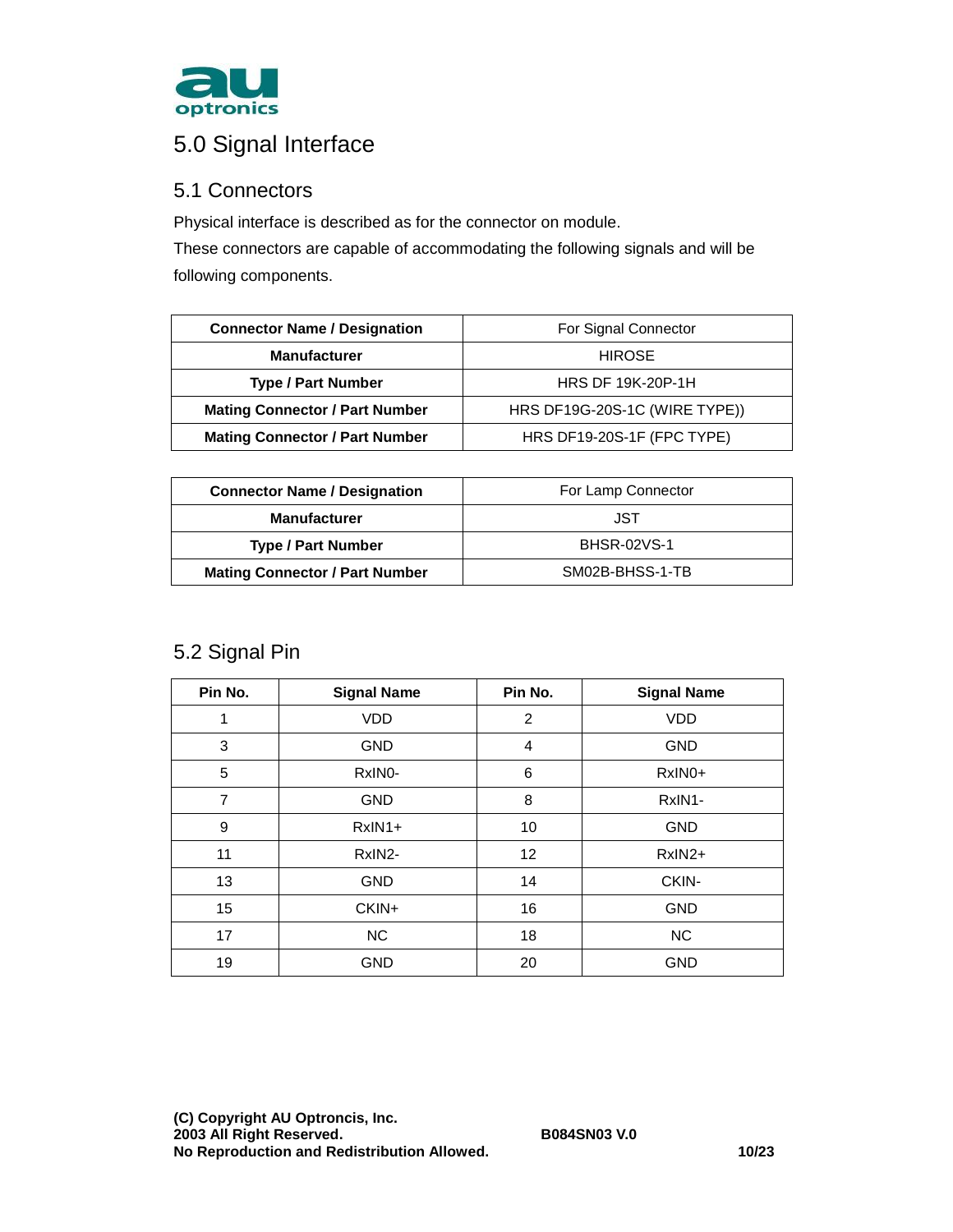

The module using a LVDS receiver. LVDS is a differential signal technology for LCD interface and high speed data transfer device. Transmitter shall be SN75LVDS84 (negative edge sampling) or compatible.

**Signal Name Description**  RxIN0-, RxIN0+ LVDS differential data input (Red0-Red5, Green0) RxIN1-, RxIN1+ **LVDS** differential data input (Green1-Green5, Blue0-Blue1) RxIN2-, RxIN2+ LVDS differential data input (Blue2-Blue5, Hsync, Vsync, DE) CKIN-, CKIN+ LVDS differential clock input VDD +3.3V Power Supply GND Ground NC No Connection

**Note**: Input signals shall be low or Hi-Z state when VDD is off.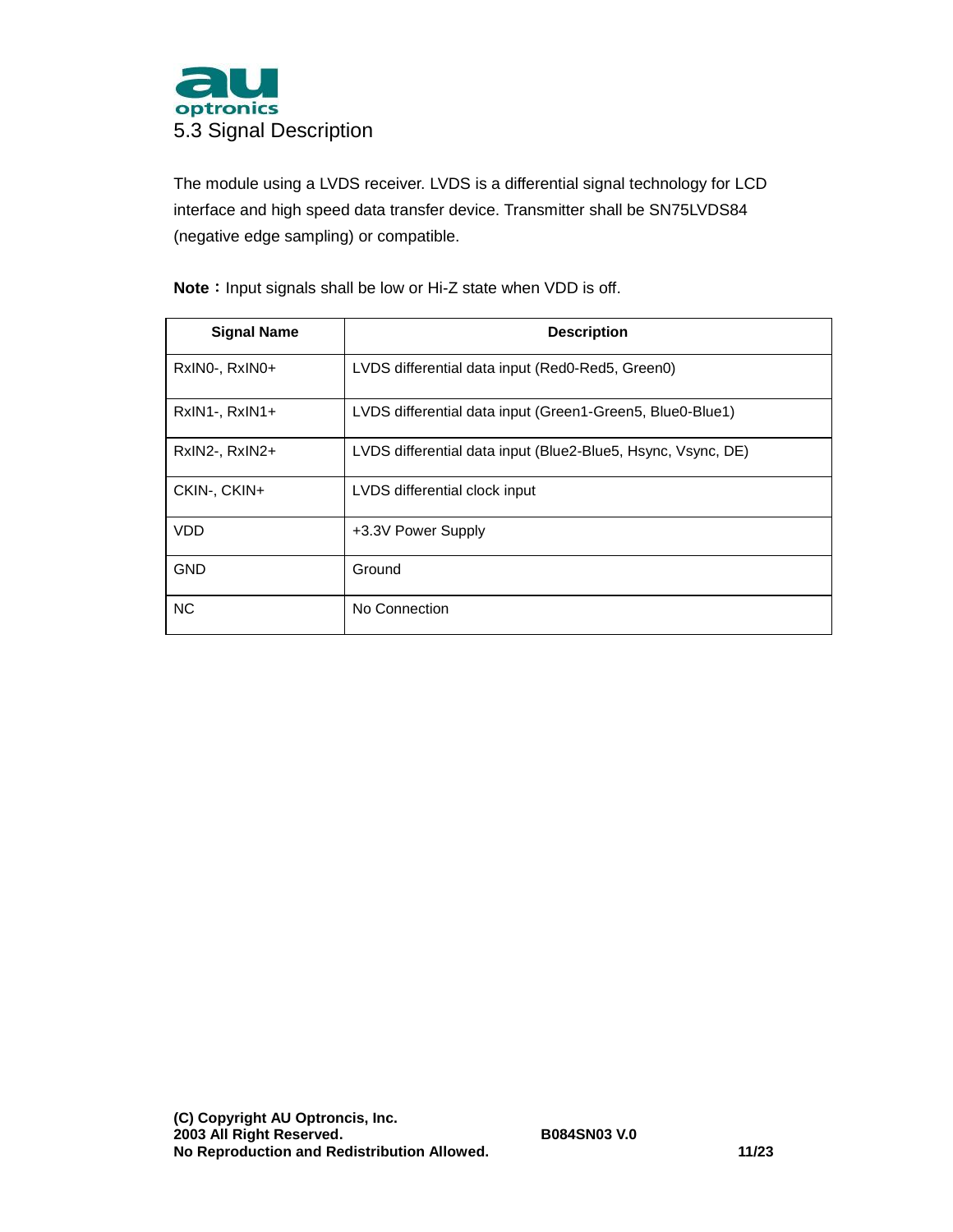

| <b>Signal Name</b> | <b>Description</b>     |                                                        |
|--------------------|------------------------|--------------------------------------------------------|
| +RED5              | Red Data 5 (MSB)       | Red-pixel Data                                         |
| +RED4              | Red Data 4             | Each red pixel's brightness data consists of these     |
| $+$ RED3           | Red Data 3             | 6 bits pixel data.                                     |
| +RED2              | Red Data 2             |                                                        |
| +RED1              | Red Data 1             |                                                        |
| +RED0              | Red Data 0 (LSB)       |                                                        |
|                    | Red-pixel Data         |                                                        |
| +GREEN5            | Green Data 5 (MSB)     | Green-pixel Data                                       |
| +GREEN4            | Green Data 4           | Each green pixel's brightness data consists of these   |
| +GREEN3            | Green Data 3           | 6 bits pixel data.                                     |
| +GREEN2            | Green Data 2           |                                                        |
| +GREEN1            | Green Data 1           |                                                        |
| +GREEN0            | Green Data 0 (LSB)     |                                                        |
|                    | Green-pixel Data       |                                                        |
| +BLUE5             | Blue Data 5 (MSB)      | <b>Blue-pixel Data</b>                                 |
| +BLUE4             | Blue Data 4            | Each blue pixel's brightness data consists of these    |
| +BLUE3             | Blue Data 3            | 6 bits pixel data.                                     |
| +BLUE2             | Blue Data 2            |                                                        |
| +BLUE1             | Blue Data 1            |                                                        |
| +BLUE0             | Blue Data 0 (LSB)      |                                                        |
|                    | <b>Blue-pixel Data</b> |                                                        |
| <b>CLK</b>         | Data Clock             | The typical frequency is 40MHz. The signal is          |
|                    |                        | used to strobe the pixel data and DE signals.          |
|                    |                        | All pixel data shall be valid at the falling edge when |
|                    |                        | the DE signal is high.                                 |
| DE                 | <b>Display Timing</b>  | This signal is strobed at the falling edge of CLK.     |
|                    |                        | When the signal is high, the pixel data shall be valid |
|                    |                        | to be displayed.                                       |
| <b>VSYNC</b>       | Vertical Sync          | The signal is synchronized to CLK.                     |
| <b>HSYNC</b>       | <b>Horizontal Sync</b> | The signal is synchronized to CLK.                     |

**Note**: Output signals from any system shall be low or Hi-Z state when VDD is off.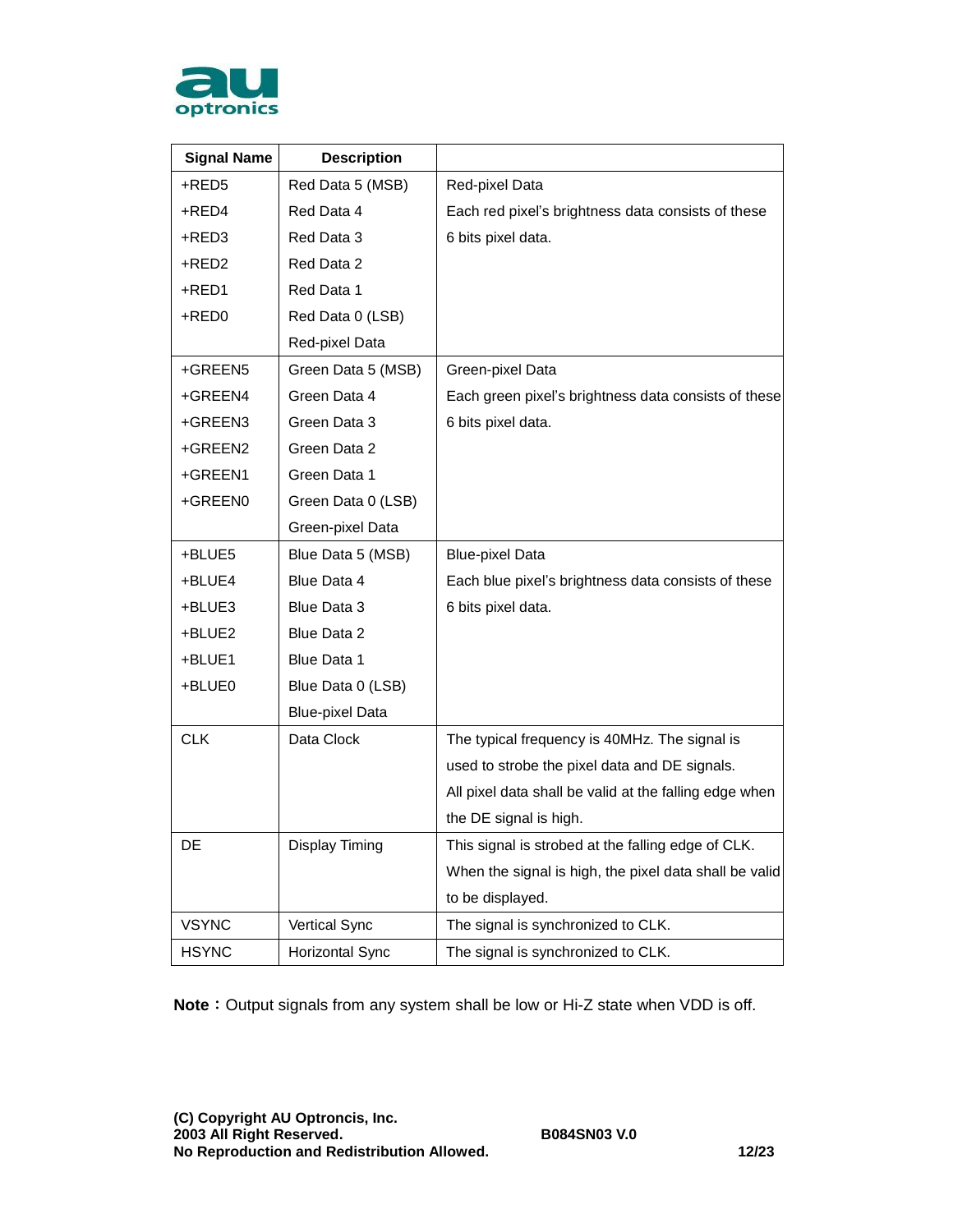

## 5.4 Signal Electrical Characteristics

Input signals shall be low or Hi-Z state when VDD is off.

It is recommended to refer the specifications of SN75LVDS86(Texas Instruments) in detail.

| <b>Item</b>                      | Symbol      | Min.                   | Typ. | Max.        | Unit       |
|----------------------------------|-------------|------------------------|------|-------------|------------|
| The differential level           | VID         | 0.1                    |      | 0.6         | V          |
| The common mode input<br>voltage | VIC         | VID.<br>$\overline{2}$ |      | VID.<br>2.4 | V          |
| The input setup time             | tsu         | 0.5                    |      |             | ns         |
| The input hold time              | thd         | 0.5                    |      |             | ns         |
| High-level input voltage         | <b>VIAP</b> | 2.0                    |      |             | V          |
| Low-level input voltage          | <b>VIAM</b> |                        |      | 0.8         | V          |
| Clock frequency                  | <b>CLK</b>  | 31                     |      | 68          | <b>MHz</b> |

Signal electrical characteristics are as follows:



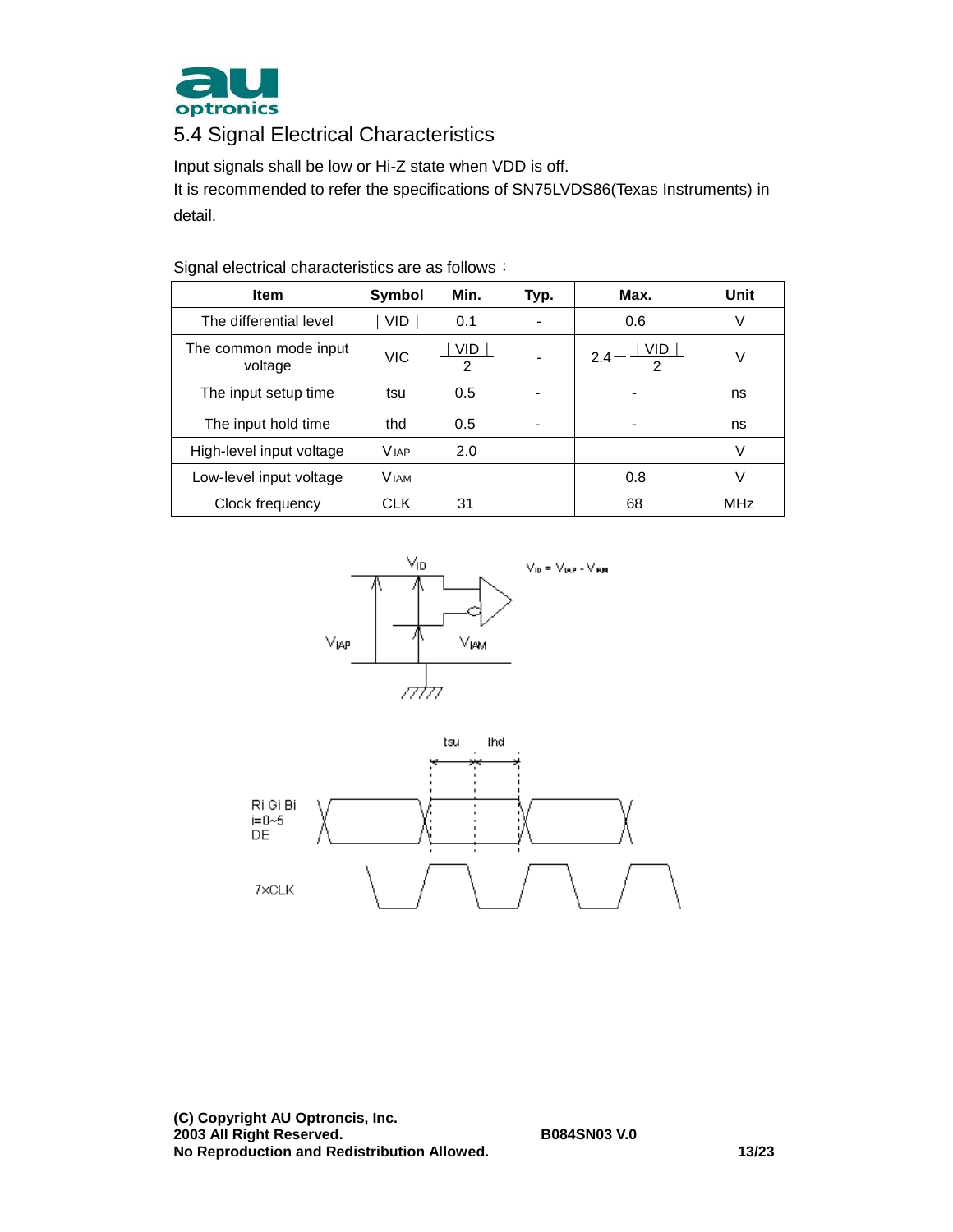

| Pin no. | Symbol | <b>Function</b>         | Remark             |
|---------|--------|-------------------------|--------------------|
|         | н      | CCFL power supply(H.V.) | Cable color: Pink  |
|         |        | CCFL power supply(GND)  | Cable color: White |

## **6.0 Pixel Format Image**

Following figure shows the relationship of the input signals and LCD pixel format:

|            |                | 1              |                             |                                  | $\overline{2}$              |                |                |  |  |  |  |                     |  |  |                |   | 799 800        |  |           |  |     |
|------------|----------------|----------------|-----------------------------|----------------------------------|-----------------------------|----------------|----------------|--|--|--|--|---------------------|--|--|----------------|---|----------------|--|-----------|--|-----|
| 1st Line   |                |                | R G B R                     |                                  | $\mathsf{G}$                | B              |                |  |  |  |  |                     |  |  |                | R |                |  | G B R G B |  |     |
|            |                |                |                             |                                  | $\blacksquare$              |                |                |  |  |  |  | $\blacksquare$      |  |  |                |   |                |  |           |  |     |
|            |                | $\blacksquare$ |                             |                                  | $\blacksquare$<br>$\bullet$ |                |                |  |  |  |  | $\blacksquare$      |  |  |                |   | $\blacksquare$ |  |           |  |     |
|            |                |                |                             | $\blacksquare$                   |                             |                |                |  |  |  |  |                     |  |  |                |   |                |  |           |  |     |
|            | $\blacksquare$ |                | $\blacksquare$              |                                  |                             | $\blacksquare$ |                |  |  |  |  | $\blacksquare$<br>× |  |  | $\blacksquare$ |   |                |  |           |  |     |
|            | $\blacksquare$ |                | $\bullet$<br>$\blacksquare$ |                                  |                             |                | $\blacksquare$ |  |  |  |  |                     |  |  |                |   |                |  |           |  |     |
|            |                |                |                             | $\blacksquare$                   |                             |                |                |  |  |  |  |                     |  |  |                |   |                |  |           |  |     |
|            |                |                |                             | $\blacksquare$                   |                             |                |                |  |  |  |  |                     |  |  |                |   |                |  |           |  |     |
|            |                |                |                             | $\blacksquare$<br>$\blacksquare$ |                             |                | $\blacksquare$ |  |  |  |  |                     |  |  |                |   |                |  |           |  |     |
|            |                |                | $\blacksquare$              |                                  | $\blacksquare$              |                |                |  |  |  |  |                     |  |  |                |   |                |  |           |  |     |
|            |                |                |                             |                                  |                             |                |                |  |  |  |  |                     |  |  |                |   |                |  |           |  |     |
| 600th Line |                |                | R G B R                     |                                  | $\mathsf{G}$                | B              |                |  |  |  |  |                     |  |  |                | R |                |  | G B R     |  | G B |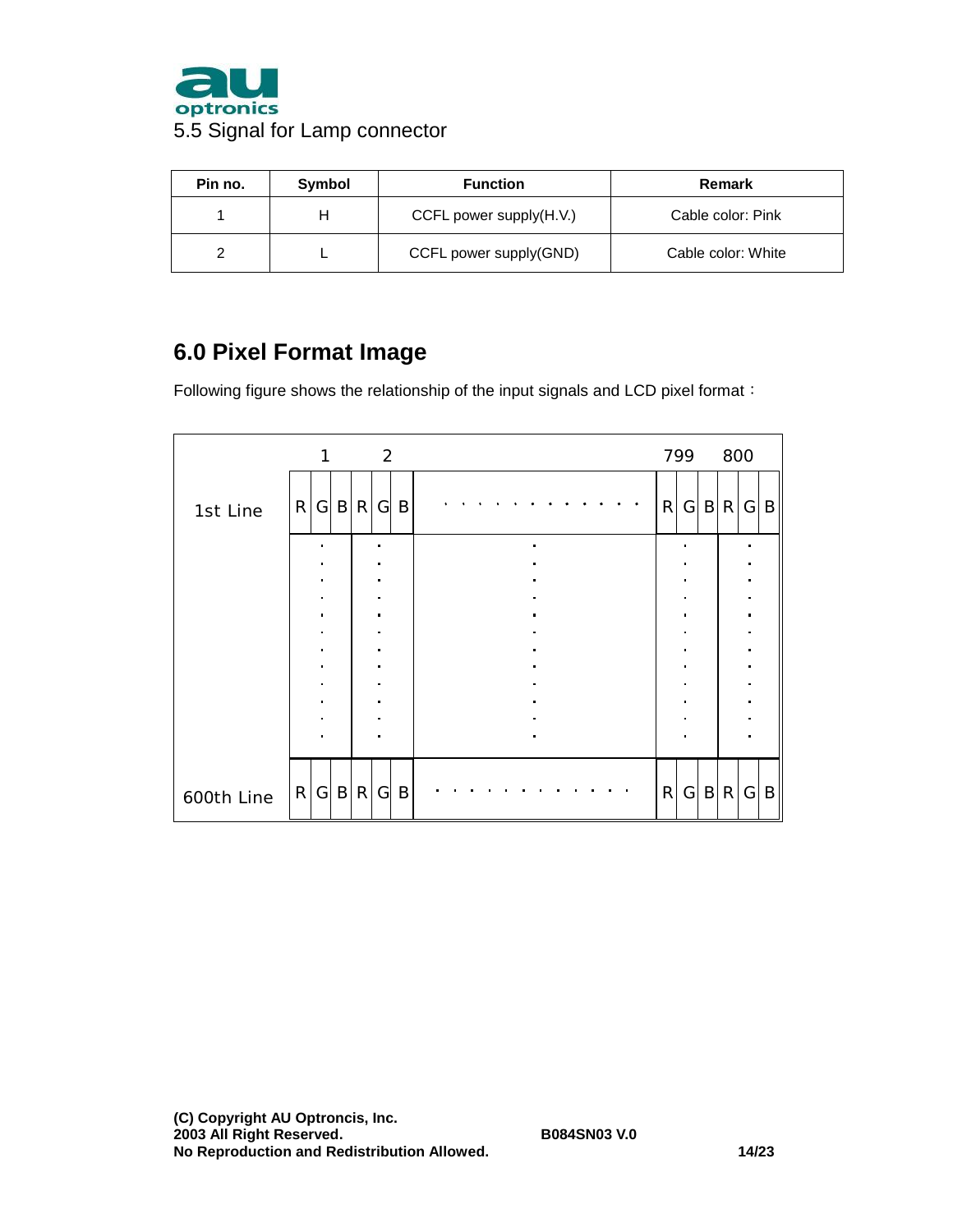

| <b>Parameter</b>                | Min    | <b>Typ</b> | Max                   | <b>Units</b>      | <b>Condition</b>  |
|---------------------------------|--------|------------|-----------------------|-------------------|-------------------|
| White Luminance                 | 200    | 220        |                       | Cd/m <sup>2</sup> |                   |
| CCFL current (ICFL)             | 3.0    | 4.6        |                       | mArms             | Note1             |
| CCFL Frequency (FCFL)           | 50     | 60         | 80                    | <b>KHz</b>        | Note4             |
| CCFL Ignition Voltage (Vs)      |        |            | 1070(T=0 $\degree$ C) | Vrms              | Note <sub>3</sub> |
|                                 |        |            | 820(T=25 $\degree$ C) |                   |                   |
| <b>CCFL Voltage (Reference)</b> | 441    | 490        | 539                   | Vrms              | Note <sub>1</sub> |
| (VCFL)                          |        |            |                       |                   |                   |
| <b>CCFL Power consumption</b>   |        | 2.3        |                       | W                 | Note <sub>2</sub> |
| (PCFL)                          |        |            |                       |                   |                   |
| Lamp Life Time                  | 10.000 | 20,000     |                       | Hr                | Note 1, 5         |

## **7.0 Parameter guide line for CFL inverter**

**Note1**:T=25℃

**Note2**: Inverter should be designed with the characteristic of lamp. When you are designing the inverter, the output voltage of the inverter should comply with the following conditions.

(1). The area under the positive and negative cycles of the waveform of the lamp current and

lamp voltage should be area symmetric (the symmetric ratio should be larger than 90%).

(2). There should not be any spikes in the waveform.

(3). The waveform should be sine wave as possible.

(4). Lamp current should not exceed the maximum value within the operating temperature (It is prohibited to over the maximum lamp current even if operated in the non-guaranteed temperature). When lamp current is over the maximum value for a long time, it may cause fire. Therefore, it is recommend that the inverter should have the current limit circuit.

**Note3**: The inverter open voltage should be designed larger than the lamp starting voltage at  $T=0^{\circ}$ C, otherwise backlight may be blinking for a moment after turning on or not be able to turn on. The open voltage should be measured after ballast capacitor. If an inverter has shutdown function it should keep its open voltage for longer than 1 second even if lamp connector is open.

**Note4**: Lamp frequency may produce interference with horizontal synchronous frequency and this may cause line flow on the display. Therefore lamp frequency shall be detached from the horizontal synchronous frequency and its harmonics as far as possible in order to avoid interference.

Note5: Brightness (ICFL=4.6mA) to be decreased to the 50% of the initial value.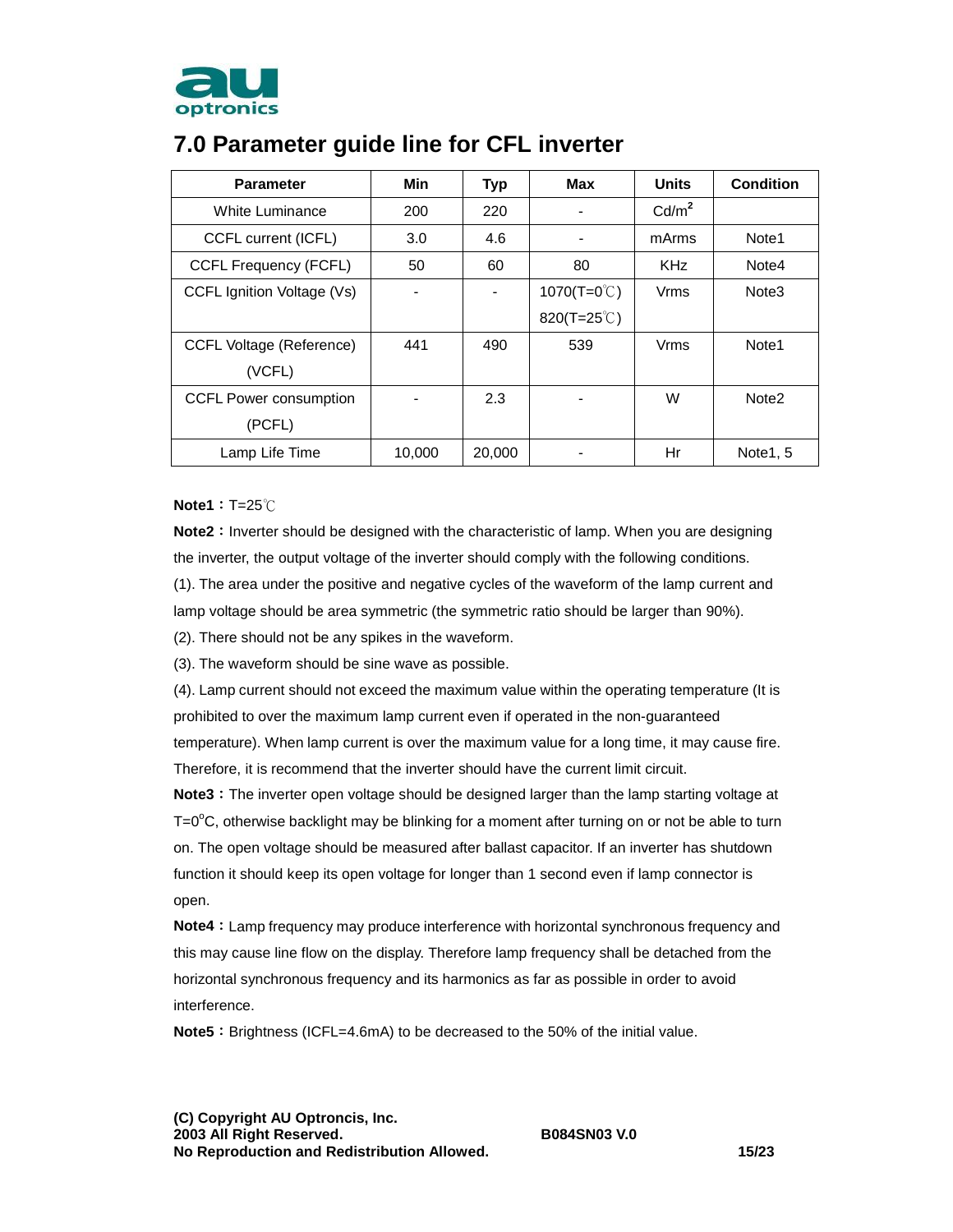

# **8.0 Interface Timings**

Basically, interface timing should match the VESA 800x600 /60Hz(VG901101) manufacturing guide line timing.

### 8.1 Timing Characteristics

#### (a) DE mode

| ltem                | <b>Symbol</b> | Min. | Tvp. | Max. | Unit                  | Remark |
|---------------------|---------------|------|------|------|-----------------------|--------|
| Clock frequency     | Fck           | 38   | 40   | 48   | <b>MH<sub>z</sub></b> |        |
| Horizontal blanking | Thb1          | 50   | 256  | 500  | Clk                   |        |
| Vertical blanking   | Tvb1          | 10   | 28   | 150  | Th                    |        |

(b) HV mode

| <b>Item</b>             | Symbol     | Min. | Typ. | Max.           | Unit       | <b>Remark</b> |
|-------------------------|------------|------|------|----------------|------------|---------------|
| Clock frequency         | <b>Fck</b> | 38   | 40   | 48             | <b>MHz</b> |               |
| Hsync period            | Th         | 850  | 1056 | 1300           | Clk        |               |
| Hsync pulse width       | Thw        | 10   | 128  |                | <b>Clk</b> |               |
| Hsync front porch       | Thf        | 15   | 40   |                | <b>CIK</b> |               |
| Hsync back porch        | Thb        | 10   | 88   |                | <b>CIK</b> |               |
| Hsync blanking          | Thb1       | 50   | 256  | 500            | <b>CIK</b> |               |
| Vsync period            | Tv         | 610  | 628  | 750            | Th         |               |
| Vsync pulse width       | Tvw        | 1    | 4    |                | Th         |               |
| Vsync front porch       | Tvf        | 0    | 1    | $\overline{a}$ | Th         |               |
| Vsync blanking          | Tvb1       | 10   | 28   | 150            | Th         |               |
| Hsync/Vsync phase shift | Tvpd       | 2    | 320  |                | <b>Clk</b> |               |

| <b>Item</b>              | Symbol | <b>Value</b> | Unit | <b>Description</b>                                                                              |
|--------------------------|--------|--------------|------|-------------------------------------------------------------------------------------------------|
| Horizontal display start | The    | 218          | Clk  | After falling edge of Hsync, counting 218clk,<br>then getting valid data from 219th clk's data. |
| Vertical display start   | Tve    | 25           | Th   | After falling edge of Vsync, counting 25th,<br>then getting 26th Th's data.                     |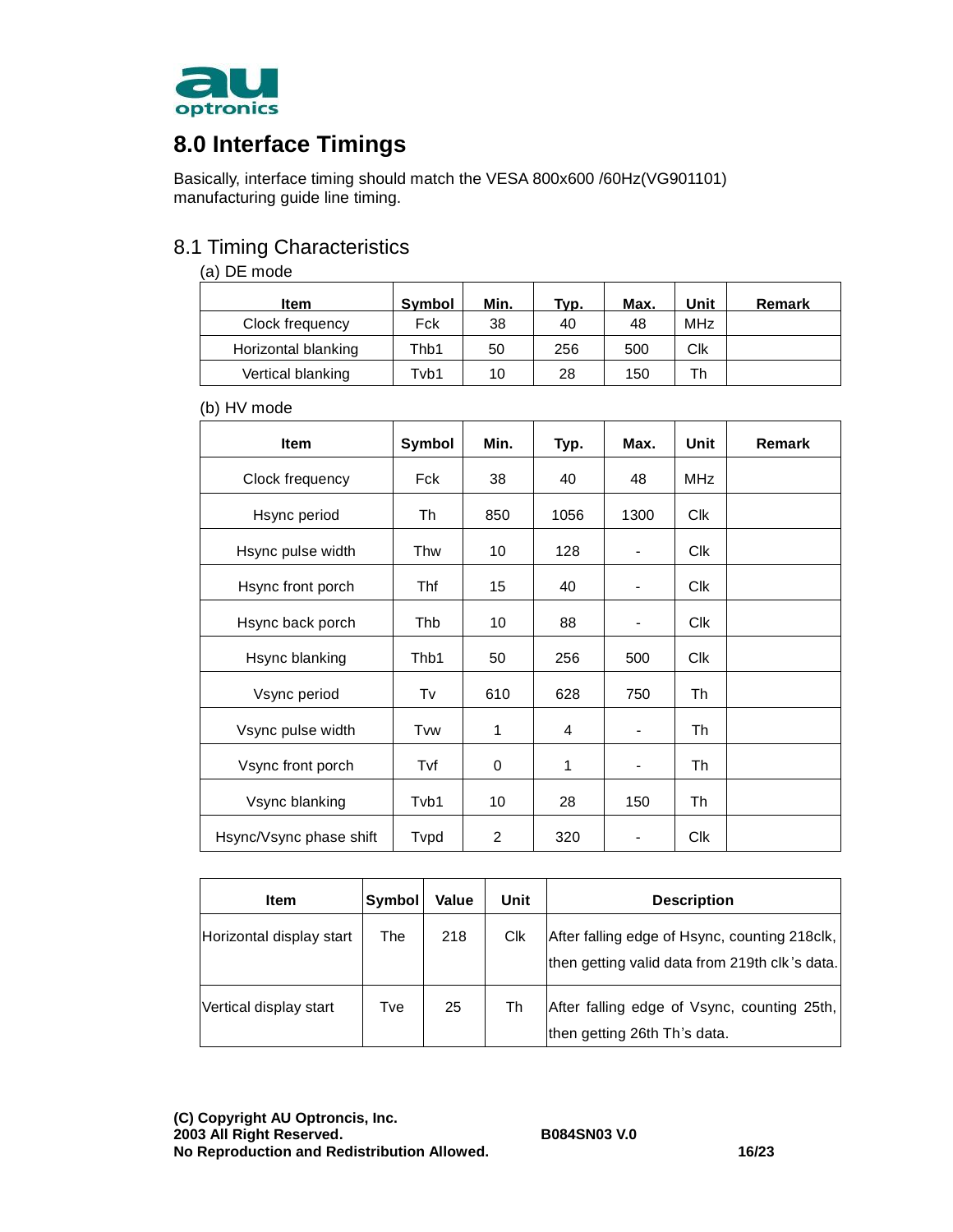

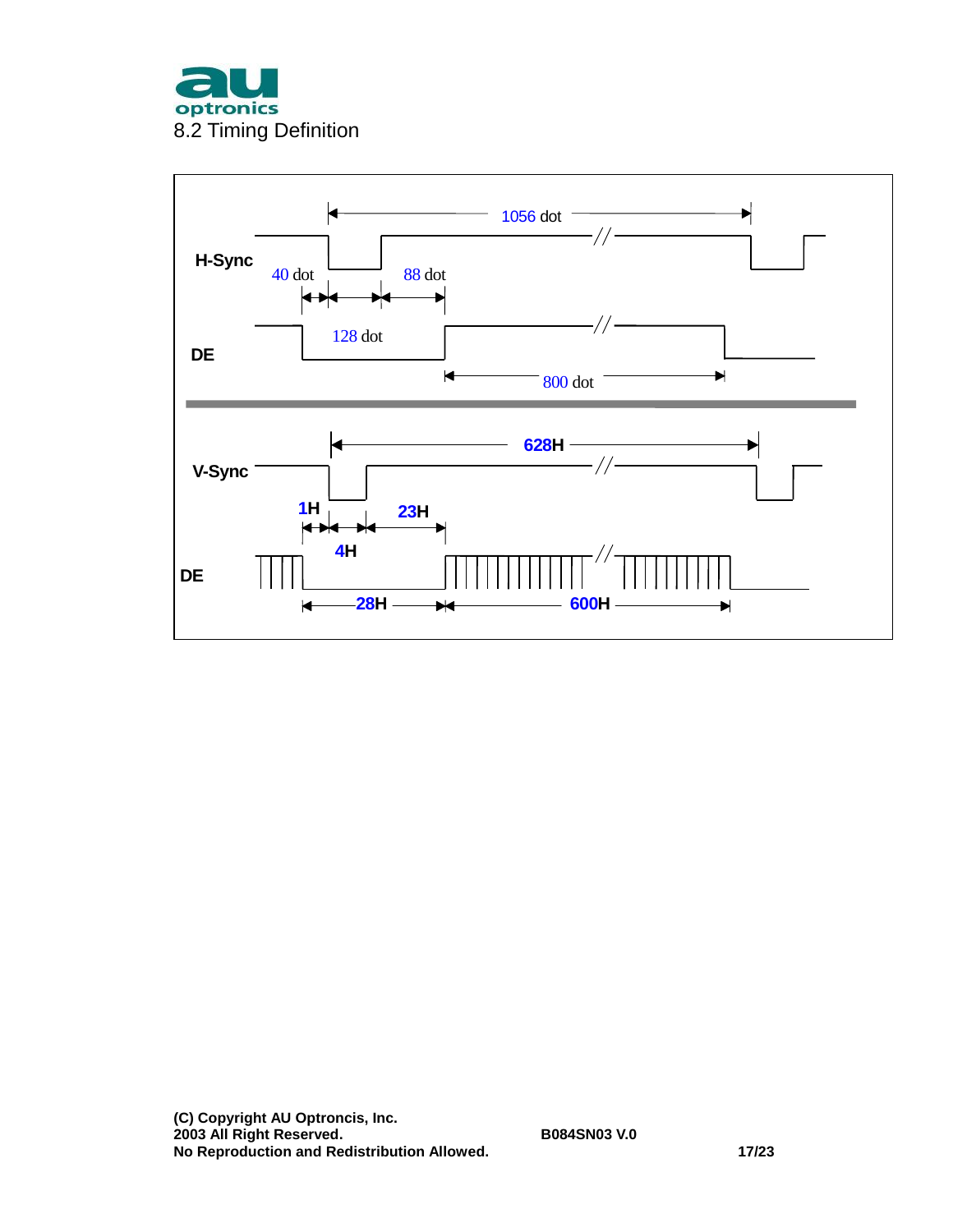

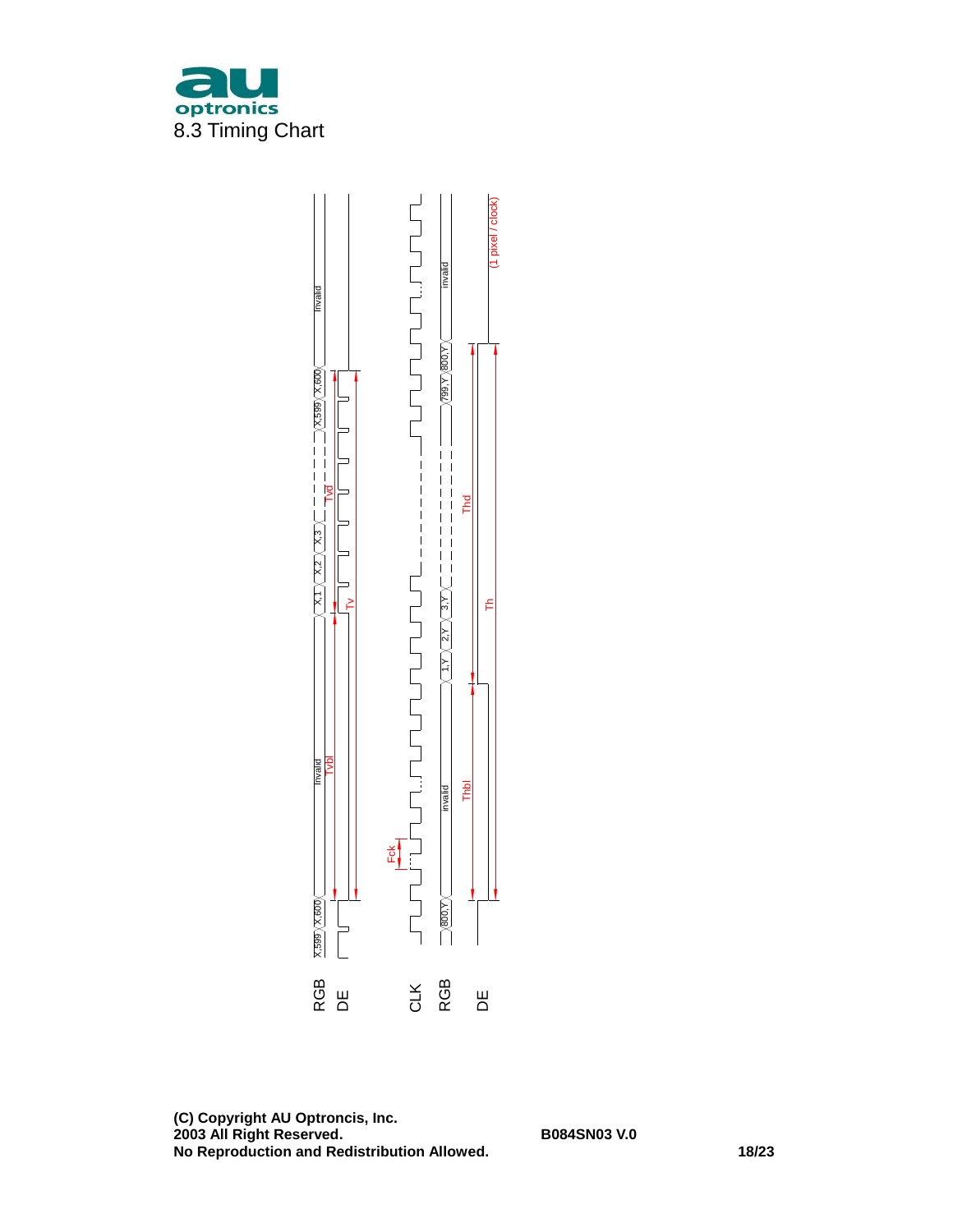

# **9.0 Power Consumption**

| Symbol         | <b>Parameter</b>       | Min | <b>Typ</b> | <b>Max</b> | <b>Units</b> | <b>Condition</b> |
|----------------|------------------------|-----|------------|------------|--------------|------------------|
| <b>VDD</b>     | Logic/LCD Drive        | 3.0 | 3.3        | 3.6        | V            |                  |
|                | Voltage                |     |            |            |              |                  |
| PDD            | <b>VDD Power</b>       |     | 0.76       |            | W            |                  |
| PDD Max        | <b>VDD Power max</b>   |     | 0.86       |            | W            |                  |
| IDD            | <b>IDD Current</b>     |     | 230        |            | mArms        | Note 1           |
| <b>IDD Max</b> | <b>IDD Current max</b> |     | 260        | 310        | mArms        | Note 2           |
| $V_{RP}$       | Power Ripple Voltage   |     | 100        |            | mVp-p        |                  |
| I RUSH         | Inrush Current         |     | 1500       |            | mApeak       |                  |

Input power specifications are as follows:

**Note 1:** Effective value (mArms) at  $V_{CC} = 3.3 \text{ V}/25 \text{°C}$ .



**Note 2:** 

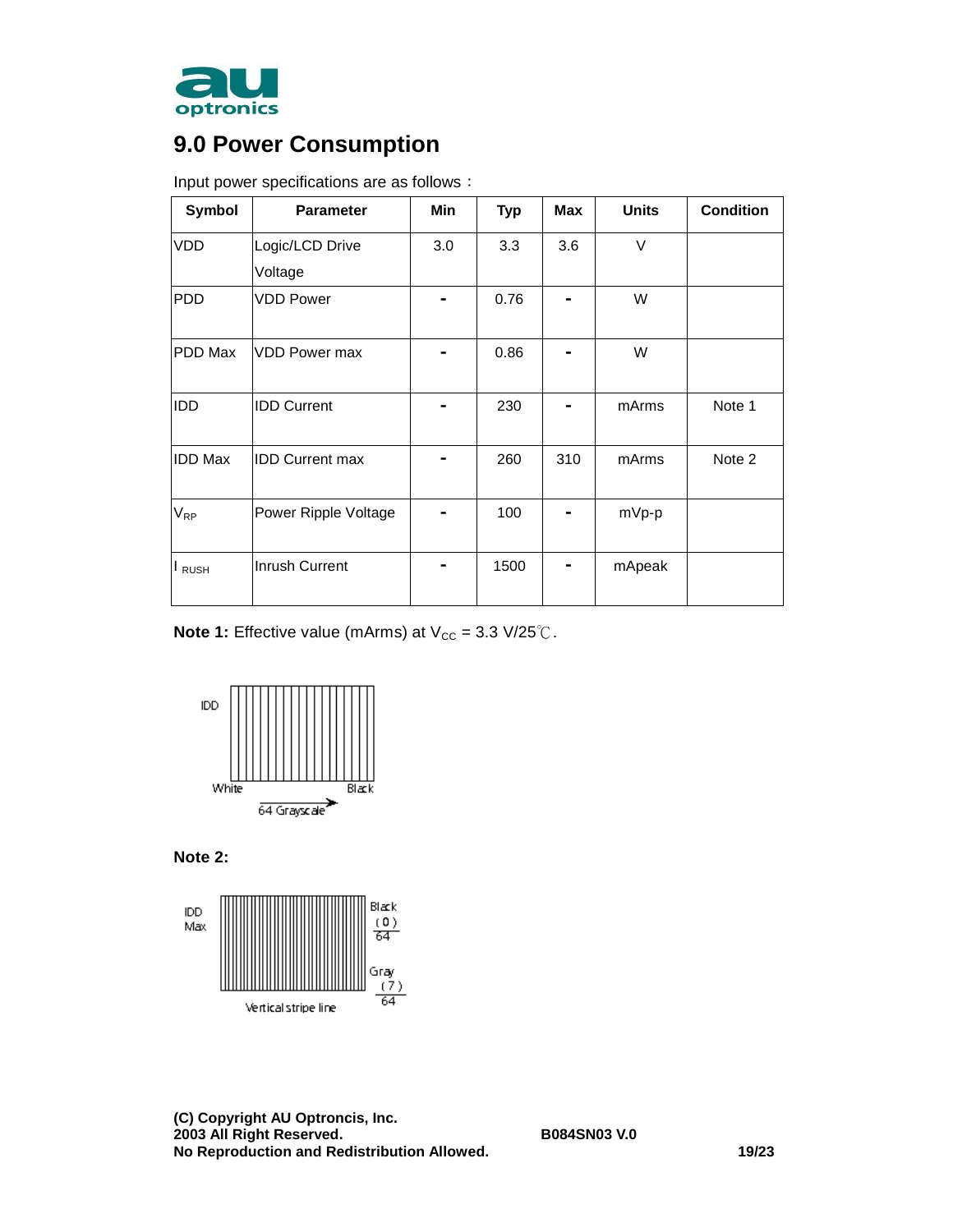



VDD power and lamp on/off sequence is as follows. Interface signals are also shown in the chart. Signals from any system shall be Hi-Z state or low level when VDD is off.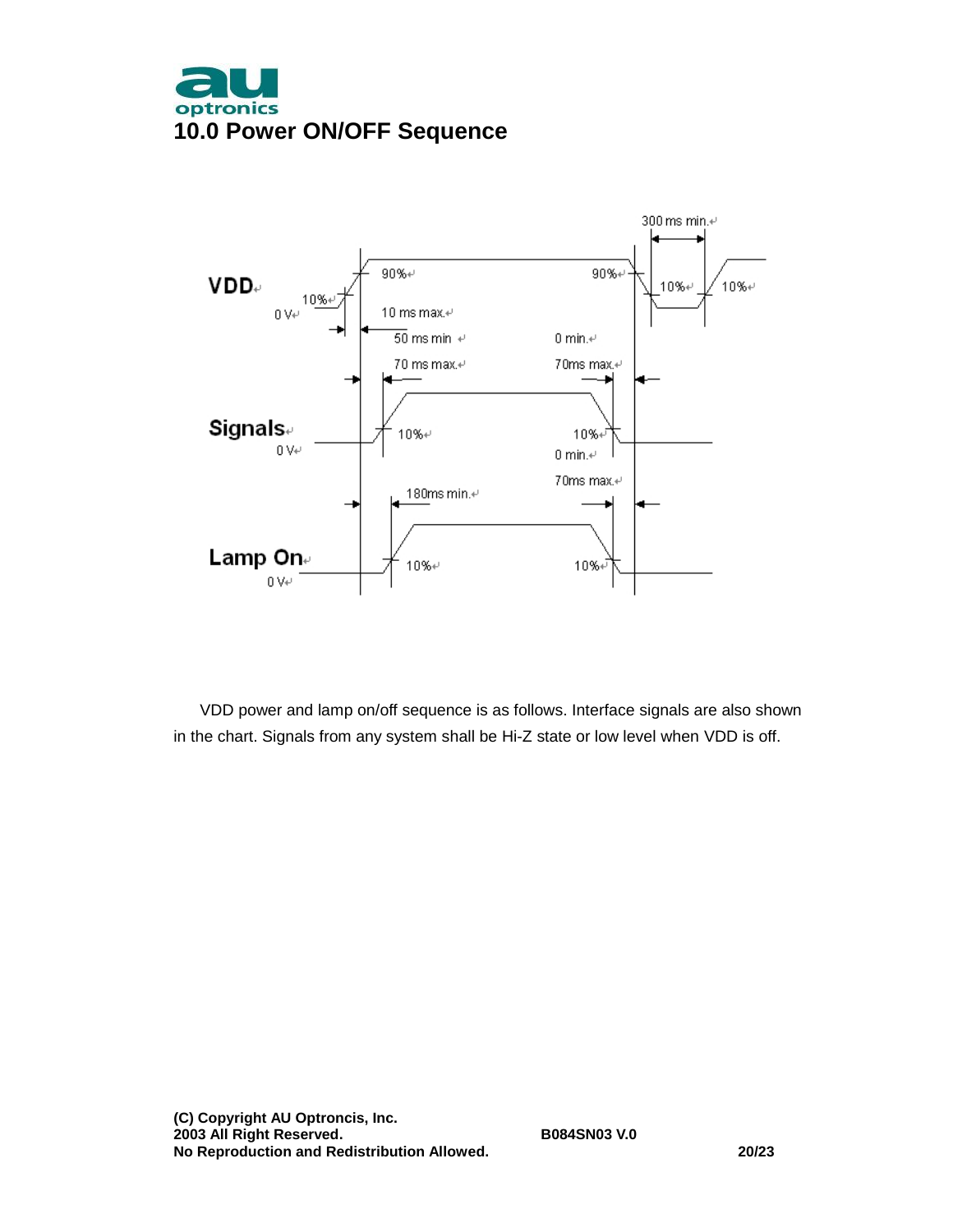

## **11.0 Reliability Test Items**

| <b>Test item</b>                              | <b>Test Condition</b>                                                                  | <b>Remark</b> |  |
|-----------------------------------------------|----------------------------------------------------------------------------------------|---------------|--|
| High temperature storage                      | 60℃, 300Hrs                                                                            | Note 1, 2, 3  |  |
| Low temperature storage                       | -20℃,300Hrs                                                                            | Note 1, 2, 3  |  |
| High temperature & high<br>humidity operation | 40℃, 90%RH, 300Hrs<br>(No condensation)                                                | Note 1, 2, 3  |  |
| High temperature operation                    | 50℃, 300Hrs                                                                            | Note 1, 2, 3  |  |
| Low temperature operation                     | $0^{\circ}$ C, 300Hrs                                                                  | Note 1, 2, 3  |  |
| Temperature cycling<br>(non-operation)        | -20℃~60℃<br>1H, 10mins, 1H, 5cycles                                                    | Note 1, 2, 3  |  |
| Electrostatic discharge<br>(non-operation)    | 150 pF, 150 $\Omega$ , 10kV, 1 second, 9 position<br>on the panel, 10 times each place | Note 3        |  |
| Vibration<br>(non-operation)                  | Sweep:1G, $10H_z \sim 500H_z \sim 10H_z/2.5$ min<br>2 hours for each direction X, Y, Z | Note 1, 2, 3  |  |
| Mechanical shock<br>(non-operation)           | 50G/11ms, 220G/2ms, ±X, ±Y, ±Z<br>once for each direction                              | Note 1, 2, 3  |  |

Note 1: Evaluation should be tested after storage at room temperature for one hour.

Note 2: There should be no change which might affect the practical display function

when the display quality test is conducted under normal operating condition.

Note 3: Judgement: 1.Function OK.

2.No serious image quality degradation.

#### **Display quality**

The display quality of the color TFT-LCD module should be in compliance with the AUO's OQC inspection standard.

#### **Handling precaution**

The Handling of the TFT-LCD should be in compliance with the AUO's handling principle standard.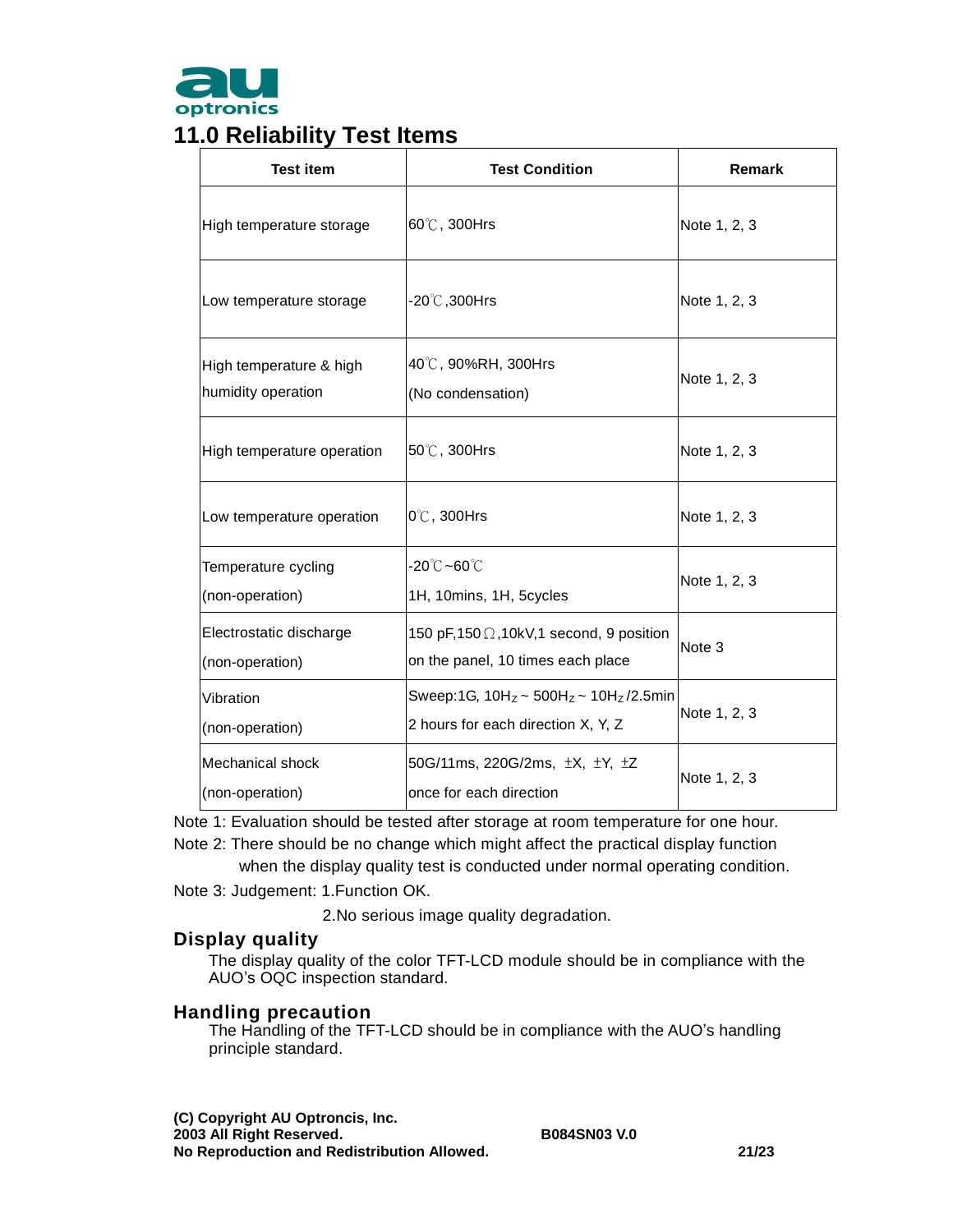